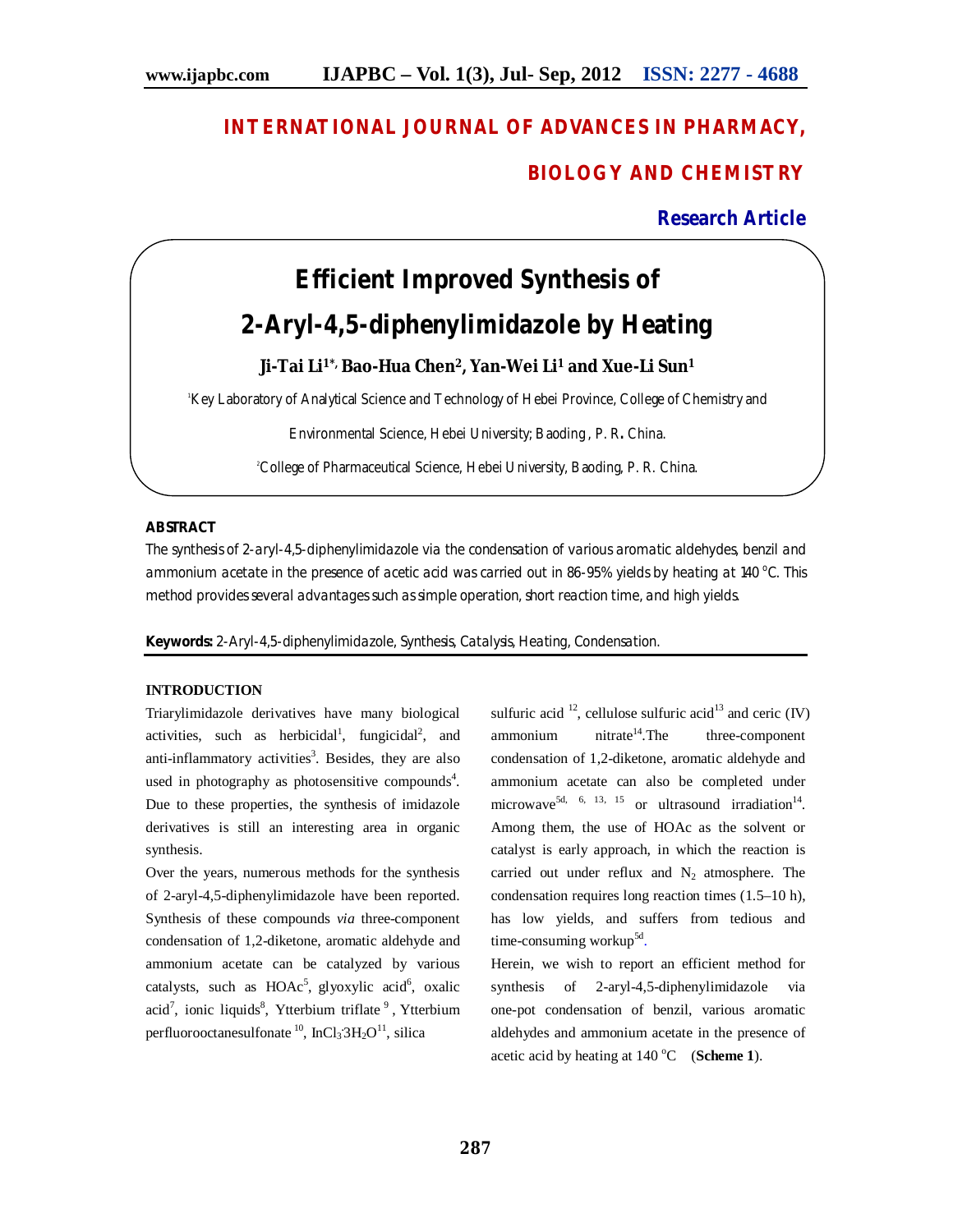

**Scheme 1: Synthesis of 2-aryl-4,5-diphenylimidazole**

#### **MATERIALS AND METHODS**

Benzil was prepared according to literature<sup>16</sup>. Melting points were uncorrected. The  ${}^{1}H$  NMR and <sup>13</sup>C NMR spectra were recorded on a Bruker AVANCE III 600 spectrometer using TMS as internal standard and  $DMSO-d<sub>6</sub>$  as solvent. MS were determined on an Agilent Technologies 6310 Lon Trap LC/MS.

*General procedure*: A 5 mL round-bottomed flask was charged with a mixture of benzil (**1**, 1 mmol), aromatic aldehydes (**2**, 1 mmol), ammonium acetate (**3**, 3 mmol) and HOAc (0.5 mL). The mixture was heated at  $140^{\circ}$ C in oil bath for the appropriate time as indicated in Table 2. The reaction was followed by TLC. After completion of the reaction, the reaction mixture was diluted with water (2 mL). The solid imidazole products were filtered, washed with water and then recrystallized from ethanol to afford pure imidazole.

The authenticity of the products was established by their MS,  $^{1}$ H NMR,  $^{13}$ C NMR and their melting points compared with that reported in literatures.

**2,4,5-Triphenyl-1***H***-imidazole** (**4a**) , white solid; m.p.276-277 °C; m/z (ESI): 297 [M+H]<sup>+</sup>; <sup>1</sup>H NMR δ: 7.32-8.10 (m, 15H, Ph-H), 12.10 (s, 1H, N-H); <sup>13</sup>C NMR δ: 125.7, 127.0, 127.6, 128.3, 128.6, 128.7, 128.9, 129.1, 129.2, 130.8, 131.5, 135.6, 137.6, 145.8.

**2-(2-Nitro-phenyl)-4,5-diphenyl-1***H***-imidazole** (**4b**), brown solid; m.p.231-232  $°C$ ; m/z (ESI): 342  $[M+H]^+$ ; <sup>1</sup>H NMR  $\delta$ : 7.25-8.01 (m, 14H, Ph-H), 12.98 (s, 1H, N-H); <sup>13</sup>C NMR δ: 123.9, 124.5, 127.2, 127.5, 128.5, 128.7, 129.1, 129.2, 130.0, 130.3, 131.0, 132.6, 135.2, 138.0, 141.4, 148.8.

**2-(3-Nitro-phenyl)-4,5-diphenyl-1***H***-imidazole** (**4c**), yellow solid; m.p.318 °C; m/z (ESI): 342 [M+H]<sup>+</sup>; <sup>1</sup>H NMR δ: 7.26-8.96 (m, 14H, Ph-H), 13.11 (s, 1H,

N-H); <sup>13</sup>C NMR δ: 127.3, 127.6, 128.6, 128.7, 128.9, 129.2, 129.6, 130.9, 131.1, 131.7, 132.2, 135.2, 138.2, 143.7, 148.8.

**2-(4-Nitro-phenyl)-4,5-diphenyl-1***H***-imidazole** (**4d**), brown solid; m.p.236-238  $^{\circ}$ C; m/z (ESI): 342  $[M+H]^+$ ; <sup>1</sup>H NMR  $\delta$ : 7.27-8.37 (m, 14H, Ph-H), 13.15 (s, 1H, N-H); <sup>13</sup>C NMR δ: 124.7, 126.2, 127.4, 127.6, 128.8, 129.0, 129.2, 130.4, 135.1 136.5, 138.9, 143.7, 147.1.

**2-(2,4-Dichloro-phenyl)-4,5-diphenyl-1***H***-imidazol e** (4e), white solid; m.p.176-177  $^{\circ}$ C; m/z (ESI): 365  $[M+H]^+$ ; <sup>1</sup>H NMR  $\delta$ : 7.24-7.85 (m, 13H, Ph-H), 12.73 (s, 1H, N-H); <sup>13</sup>C NMR δ: 127.1, 127.6, 127.9, 128.3, 128.7, 129.2, 129.3, 130.2, 131.2, 132.9, 133.1, 134.3, 135.4, 137.6, 142.7.

**2-(3,4-Dichloro-phenyl)-4,5-diphenyl-1***H***-imidazol e** (4f), light yellow solid; m.p.255-256  $^{\circ}$ C; m/z (ESI): 365 [M+H]<sup>+</sup>; <sup>1</sup>H NMR δ: 7.24-7.55 (m, 13H, Ph-H), 12.89 (s, 1H, N-H); <sup>13</sup>C NMR δ: 125.1, 126.5, 126.7, 127.1, 128.0, 128.2, 128.3, 128.7, 129.0, 130.4, 130.7, 130.8, 131.0, 131.6, 134.8, 137.6, 143.1.

**2-(3,4-Methylenedioxy-phenyl)-4,5-diphenyl-1***H***-i midazole** (4g), white solid; m.p.252-253  $^{\circ}$ C; m/z (ESI): 341  $[M+H]^+$ ; <sup>1</sup>H NMR δ: 6.09 (s, 2H, CH<sub>2</sub>), 7.03-7.64 (m, 13H, Ph-H), 12.52 (s, 1H, N-H);  $^{13}$ C NMR δ: 101.7, 106.0, 109.0, 119.8, 125.0, 127.0, 127.5, 128.2, 128.6, 128.8, 129.1, 131.5, 135.6, 137.3, 145.7, 147.9, 148.1.

**2-(2-Hydroxyl-3-methoxyl-phenyl)-4,5-diphenyl-1** *H***-imidazole** (4h), white solid; m.p.191-192  $^{\circ}$ C; m/z (ESI): 343  $[M+H]^+$ ; <sup>1</sup>H NMR  $\delta$ : 3.82 (s, 3H, CH<sub>3</sub>), 6.87-7.67 (m, 13H, Ph-H), 8.31 (s, 1H, O-H), 13.05 (s, 1H, N-H); <sup>13</sup>C NMR δ: 55.7, 112.8, 116.7, 118.4, 126.7, 127.0, 127.2, 128.3, 128.5, 128.8, 130.2, 133.6, 134.0, 146.0, 146.9, 148.4.

**2-(4-Hydroxyl-3-methoxyl-phenyl)-4,5-diphenyl-1** *H***-imidazole** (4i), white solid; m.p.255-256  $^{\circ}$ C; m/z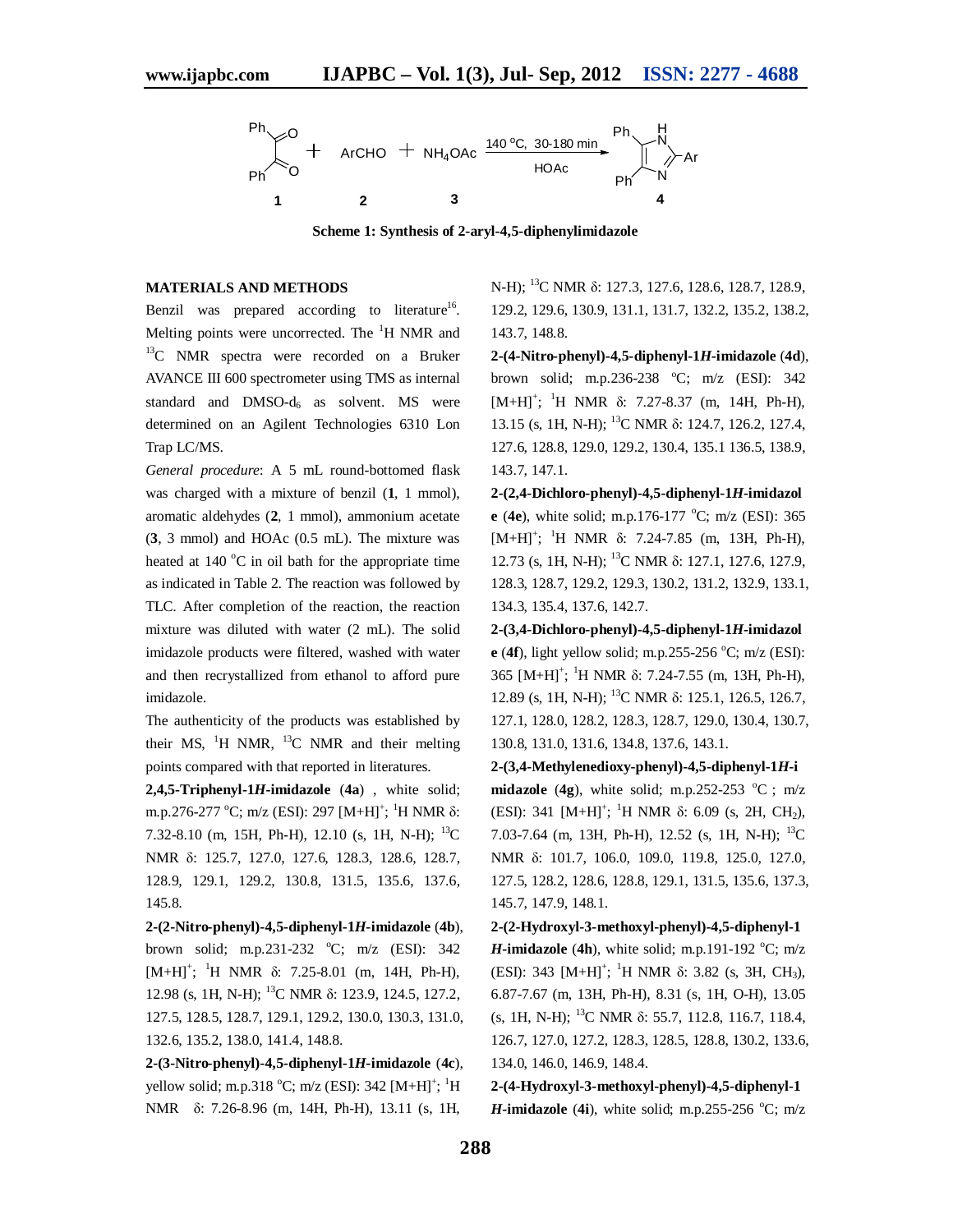(ESI): 343  $[M+H]^+$ ; <sup>1</sup>H NMR  $\delta$ : 3.82 (s, 3H, CH<sub>3</sub>), 6.87-7.64 (m, 13H, Ph-H), 8.31 (s, 1H, O-H), 13.04 (s, 1H, N-H); <sup>13</sup>C NMR δ: 55.7, 112.8, 112.9, 116.7, 118.4, 126.7, 127.0, 127.2, 128.3, 128.5, 128.7, 128.8, 130.2, 133.6, 134.0, 146.0, 146.9, 148.4.

# **2-(2-Chloro-phenyl)-4,5-diphenyl-1***H***-imidazole**

(4j), white solid; m.p.197-198  $^{\circ}$ C; m/z (ESI): 331  $[M+H]^+$ ; <sup>1</sup>H NMR  $\delta$ : 7.28-7.86 (m, 14H, Ph-H), 12.70 (s, 1H, N-H); <sup>13</sup>C NMR δ: 127.1, 127.6, 127.7, 128.2, 128.4, 128.7, 129.2, 130.4, 130.7, 131.3, 132.0, 132.1, 135.5, 137.4, 143.7.

# **2-(4-Chloro-phenyl)-4,5-diphenyl-1***H***-imidazole**

(4k), white solid; m.p.262-263 °C; m/z (ESI): 331  $[M+H]^+$ ; <sup>1</sup>H NMR  $\delta$ : 7.24-8.12 (m, 14H, Ph-H), 12.79 (s, 1H, N-H); <sup>13</sup>C NMR δ: 127.1, 127.3, 127.6, 128.4, 128.7, 129.1, 129.2, 129.6, 131.3, 133.2, 135.4, 137.8, 144.8.

# **2-(4-Hydroxy-phenyl)-4,5-diphenyl-1***H***-imidazole**

(4l), white solid; m.p.266-267 °C; m/z (ESI): 313  $[M+H]$ <sup>+</sup>; <sup>1</sup>H NMR δ: 6.86-7.92 (m, 14H, Ph-H), 9.74 (s, 1H, O-H), 12.43 (s, 1H, N-H); <sup>13</sup>C NMR δ: 115.8, 115.9, 122.1, 126.8, 127.3, 127.5, 127.7, 127.8, 128.0, 128.6, 128.8, 129.1, 131.7, 131.8, 135.9, 137.1, 146.4, 146.5, 158.1, 158.3.

**2-(4-Dimethylamino-phenyl)-4,5-diphenyl-1***H***-imi dazole** (4m), brown solid; m.p.255-256  $^{\circ}$ C; m/z (ESI): 340  $[M+H]^+$ ; <sup>1</sup>H NMR  $\delta$ : 2.96 (s, 6H, 2CH<sub>3</sub>), 6.79-7.92 (m, 14H, Ph-H), 12.32 (s, 1H, N-H);  $^{13}$ C NMR δ: 39.5, 39.6, 111.9, 118.3, 126.3, 127.0, 127.4, 128.1, 128.2, 128.5, 131.4, 135.6, 136.5, 146.5, 150.2.

**2-(4-Methoxy-phenyl)-4,5-diphenyl-1***H***-imidazole** (4n), white solid; m.p.231-232  $^{\circ}$ C; m/z (ESI): 327  $[M+H]^+$ ; <sup>1</sup>H NMR  $\delta$ : 3.82 (s, 3H, CH<sub>3</sub>), 7.04-8.04 (m, 14H, Ph-H), 12.52 (s, 1H, N-H); <sup>13</sup>C NMR δ: 55.2, 114.1, 123.1, 126.4, 126.7, 127.0, 127.6, 128.1, 128.3, 128.6, 131.2, 135.3, 136.8, 145.6, 159.4.

# **RESULTS AND DISCUSSION**

In order to improve the yield, the effects of the molar ratio on the condensation of 4-chlorobenzaldehyde (**2k**), benzil with ammonium acetate were examined. The results are summarized in Table 1.

### **Table 1: The effect of molar ratio on the condensation**

|  |  |  | of 1, 2k and 3 |  |
|--|--|--|----------------|--|
|--|--|--|----------------|--|

| Entry          | Molar<br>ratio <sup>a</sup> | <b>Time</b><br>(min) | Temp. $(^{\circ}C)^b$ | Isolated yield (%) |
|----------------|-----------------------------|----------------------|-----------------------|--------------------|
|                | 1:1:2                       | 200                  | 140                   | 75                 |
| $\overline{c}$ | 1:1:3                       | 110                  | 140                   | 92                 |
| 3              | 1:1:4                       | 110                  | 140                   | 93                 |
| $\overline{4}$ | 1:1:3                       | 90                   | 140                   | 79 <sup>c</sup>    |

<sup>a</sup>Molar ratio of **1**, **2k** and **3**.

<sup>b</sup>The temperature of oil bath.

<sup>c</sup>Without acetic acid.

As shown in Table I, the yield of **4k** increased from 75% to 92% by changing the molar ratio from 1:1:2 to 1:1:3, and the reaction time was shorted from 220 min to 110 min (Entries **1** and **2**). By increasing the molar ratio from 1:1:3 to 1:1:4, the yield of **4k** increased from 92% to 93% (Entry **3**). The results show that changing the molar ratio of substrates from 1:1:3 to 1:1:4 had not a significant effect on the yield

of **4k**. Considering the atomic economic benefits, the optimum molar ratio of **1**, **2**, and **3** was 1:1:3.

A comparison experiment in the absence of acetic acid was also carried out, and **4k** was obtained in 79% yield (Entry **4**), while in the presence of acetic acid the yield was 92%, it indicated that acetic acid can improve the yield.

From the result above, the reaction conditions we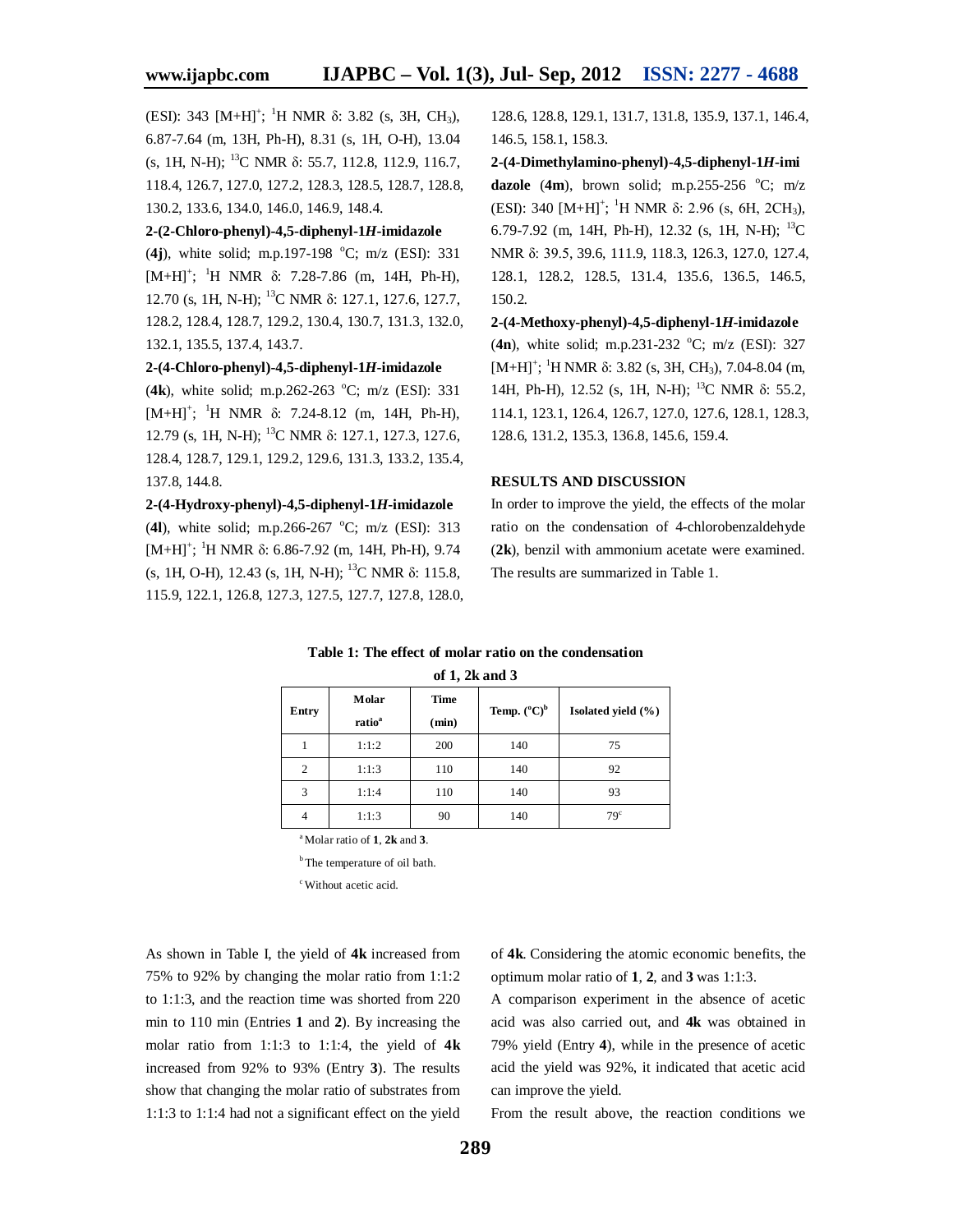chose were as follow: the molar ratio of **1**, **2** and **3** was 1:1:3, the temperature was  $140^{\circ}$ C, HOAc was 0.5 mL. Using this reaction system, a series of 2-aryl-4,5-diphenylimidazoles were prepared. The results are summarized in Table 2.

From these results listed in Table 2, we can deduce that the yields are in general, similar or higher than those described in literatures. Compared with some other reported methods which use acetic acid as solvent, the main advantages of the procedure are

less acetic acid used, short reaction times. For example, the condensation of benzil, aldehyde and ammonium acetate was carried out in 65%-88% yield in refluxing acetic acid for  $5-6$  h<sup>5e</sup>, whereas present procedure offered 2-aryl-4,5-diphenylimidazole in 86-95% yield by heating at 140  $^{\circ}$ C within 30-180 min. In the reaction catalyzed by Ytterbium perfluorooctanesulfonate  $\frac{10}{10}$ , the condensation of benzil, aldehyde

| Entry        | Ar                                                   | Product        | <b>Time</b><br>(min) | Yield $(\% )$ | m.p. $(^{\circ}C)$ (Lit).            |
|--------------|------------------------------------------------------|----------------|----------------------|---------------|--------------------------------------|
| a            | $C_6H_5$                                             | 4a             | 160                  | 94            | 276-277 (276-277) <sup>7</sup>       |
| b            | $2-NO2Cl4$                                           | 4 <sub>h</sub> | 180                  | 95            | 231-232 (230) <sup>17</sup>          |
| $\mathbf{c}$ | $3-NO2C6H4$                                          | 4c             | 160                  | 92            | $318$ (>300) <sup>5d</sup>           |
| d            | $4-NO_2C_6H_4$                                       | <b>4d</b>      | 40                   | 91            | 236-238(236-237) <sup>15c</sup>      |
| e            | $2,4-Cl_2C_6H_3$                                     | 4e             | 95                   | 93            | 176-177 (176.5-177) <sup>5c</sup>    |
| f            | $3,4$ -Cl <sub>2</sub> C <sub>6</sub> H <sub>3</sub> | 4f             | 83                   | 87            | 255-256                              |
| g            | $3,4-(OCH2O)C6H3$                                    | 4g             | 45                   | 90            | 252-253 (254) <sup>15a</sup>         |
| h            | $2-HO-3-CH_3OC_6H_3$                                 | 4 <sub>h</sub> | 30                   | 92            | 191-192 (170) <sup>8</sup>           |
| i            | $4-HO-3-CH3OC6H3$                                    | 4i             | 40                   | 93            | 255-256 (197) <sup>8</sup>           |
| j            | $2-CIC6H4$                                           | 4j             | 150                  | 86            | 197-198 (197.3-197.8) <sup>15c</sup> |
| $\bf k$      | $4-CIC6H4$                                           | 4k             | 110                  | 92            | 262-263 (262-264) <sup>15c</sup>     |
| L            | $4-HOC6H4$                                           | 41             | 80                   | 94            | 266-267 (268-268.5) <sup>15c</sup>   |
| m            | $4-(Me)_{2}NC_{6}H_{4}$                              | 4m             | 120                  | 91            | 255-256 (257-258) <sup>9</sup>       |
| n            | $4$ -CH <sub>3</sub> OC <sub>6</sub> H <sub>4</sub>  | 4n             | 45                   | 91            | 231-232 (230-232) <sup>15c</sup>     |

**Table 2: Synthesis of 2-aryl-4,5-diphenylimidazoles catalyzed by HOAc <sup>a</sup>**

 $a^a$ Reaction temperature, 140 °C, HOAc, 0.5 mL.

and ammonium acetate was carried out in 75-97% yield at 80  $^{\circ}$ C using acetic acid as solvent for 6 h, while present procedure offered products in 86-95% yield by heating. Besides, this method did not need additional catalyst except acetic acid, and the amount of acetic acid was greatly decreased, it was one quarter of reported in the literatures<sup>5e, 11</sup>.

#### **CONCLUSION**

In conclusion, we have found a simple, efficient and practical procedure for the synthesis of 2-aryl-4,5-diphenylimidazoles via the condensation

of aromatic aldehyde, benzil and ammonium acetate catalyzed by acetic acid, which make it a useful and attractive process for the synthesis of these compounds. In both cases, the reaction was very tolerant of aromatic aldehydes carrying either electron-withdrawing or electron-donating substituent groups.

# **REFERENCES**

1. Liebl R, Randte R, Mildenberger H, Bauer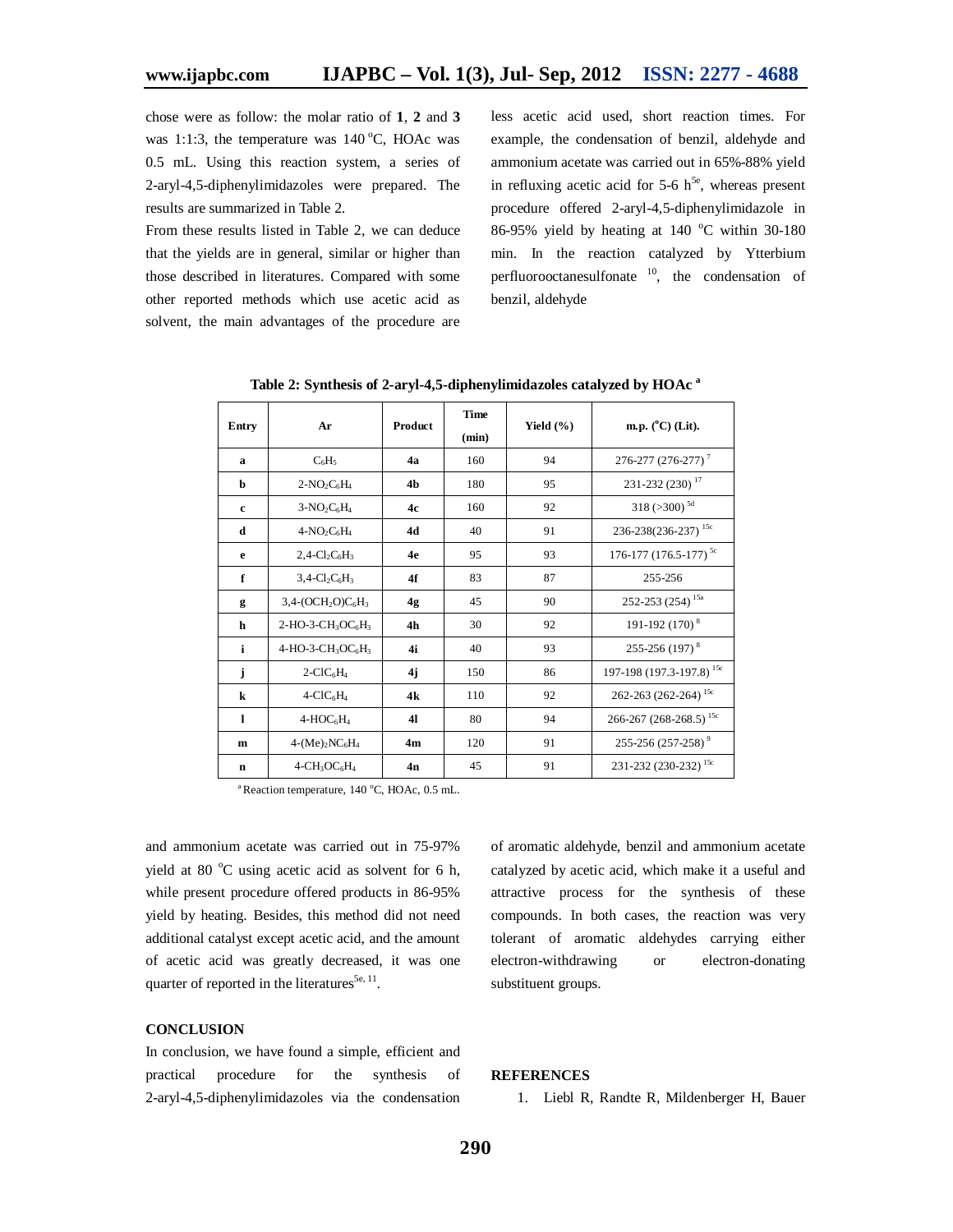K and Bieringer H. Preparation of 1-phenyl-2-imidazolidinones and -2-imidazolidinethiones as herbicides. Ger Offen DE, 3604 042, Aug. 13, 1987 (*Chem Abstr*, **1988**, 108: 6018g).

- 2. Pozherskii AF, Soldatenkov AT and Katritzky AY. Heterocycles in Life and Society. Wiley, New York, 1997.
- 3. Lambardino JG and Wiseman EH. Preparation and antiinflammatory activity of some nonacidic trisubstituted imidazoles, J Med Chem. 1974; 17: 1182-1188.
- 4. Yang WH and Xiao GM. Synthesis of a new type of phototropic material, Chin. Fine Chem*.* 2002; 19: 155-157.
- 5. a) Davidson D, Wevss M and Jelling M. The action of ammonia on benzyil. J Org Chem. 1937;2: 319-327. b) Zhang EJ, Moran EJ, Woiwode TF, Short KM and Mjalli AMM. The Curtin-Hammett principle: Stereoselective radical additions to alkenes, Tetrahedron Lett. 1996;37:351-354; c) White DM, Sounenberg J, Infrared spectra of arylimadazoles and arylisoimidazoles, J Org Chem. 1964;19: 1926-1930. d) Zhou JF, Song YZ, Yang YL, Zhu YL and Tu SJ. One-step synthesis of 2-aryl-4,5-diphenylimidazoles under microwave irradiation, Synth. Commun. 2005;35:1369-1373. e) Nagalakshmi G, Synthesis and pharmacological evaluation of 2-(4-halosubstituted phenyl)-4,5-diphenyl-1H-imidazoles. E-J Chem. 2008;5:447-452.
- 6. Shelke K, Kakade G, Shingate B and Shingare M. Microwave-induced one-pot synthesis of 2,4,5-triarylimidazoles using glyoxylic acid as a catalyst under solvent-free conditions, Rasayan J Chem. 2008; 1: 489-494.
- 7. Kokare ND, Sangshetti JN and Shindea DB. One-pot efficient synthesis of 2-aryl-1-arylmethyl-1H-benzimidazoles and 2,4,5-triaryl-1H-imidazoles using oxalic

acid catalyst, Synthesis. 2007; 18:2829-2834

- 8. Shapi AS, Umesh CN, Sanjay SP, Thomas D, Rajgopal JL and Kumar VS. Room temperature ionic liquid promoted improved and rapid synthesis of 2,4,5-triaryl imidazoles from aryl aldehydes and 1,2-diketones or α-hydroxyketone, Tetrahedron. 2005; 61:3539-3546.
- 9. Wang LM, Wang YH, Tian H, Yao YF, Shao JH and Liu B.Ytterbium triflate as an efficient catalyst for one-pot synthesis of substituted imidazoles through three-component condensation of benzil, aldehydes and ammonium acetate. J Fluorine Chem. 2006;127:1570-1573.
- 10. Shen MG, Cai C and Yi WB. Ytterbium perfluorooctanesulfonate as an efficient and recoverable catalyst for the synthesis of trisubstituted imidazoles. J Fluorine Chem. 2008;129: 541-544.
- 11. Sharma SD, Hazarika P and Konwa D. An efficient and one-pot synthesis of 2,4,5-trisubstituted and 1,2,4,5-tetrasubstituted imidazoles catalyzed by InCl<sub>3</sub><sup>:</sup>3H<sub>2</sub>O, Tetrahedron Lett. 2008; 49: 2216-2220.
- 12. Shaabani A, Rahmati A, Silica sulfuric acid as an efficient and recoverable catalyst for the synthesis of trisubstituted imidazoles, J Mol Catal A Chem*.* 2006;249:246-248.
- 13. Shelke KF, Sapkal SB, Kakade GK, Shingate BB and Shingare MS. Cellulose sulfuric acid as a bio-supported and recyclable solid acid catalyst for the one-pot synthesis of 2,4,5-triarylimidazoles under microwave irradiation. Green Chem Lett Rev. 2010;3:27-32.
- 14. Shelke KF, Sapkal SB and Shingare MS. Ultrasound-assisted one-pot synthesis of 2,4,5-triarylimidazole derivatives catalyzed by ceric (IV) ammonium nitrate in aqueous media, Chin Chem Lett. 2009;20:283-287
- 15. a) Zhou JF, Gong GX, Zhu HQ and Zhu FX.